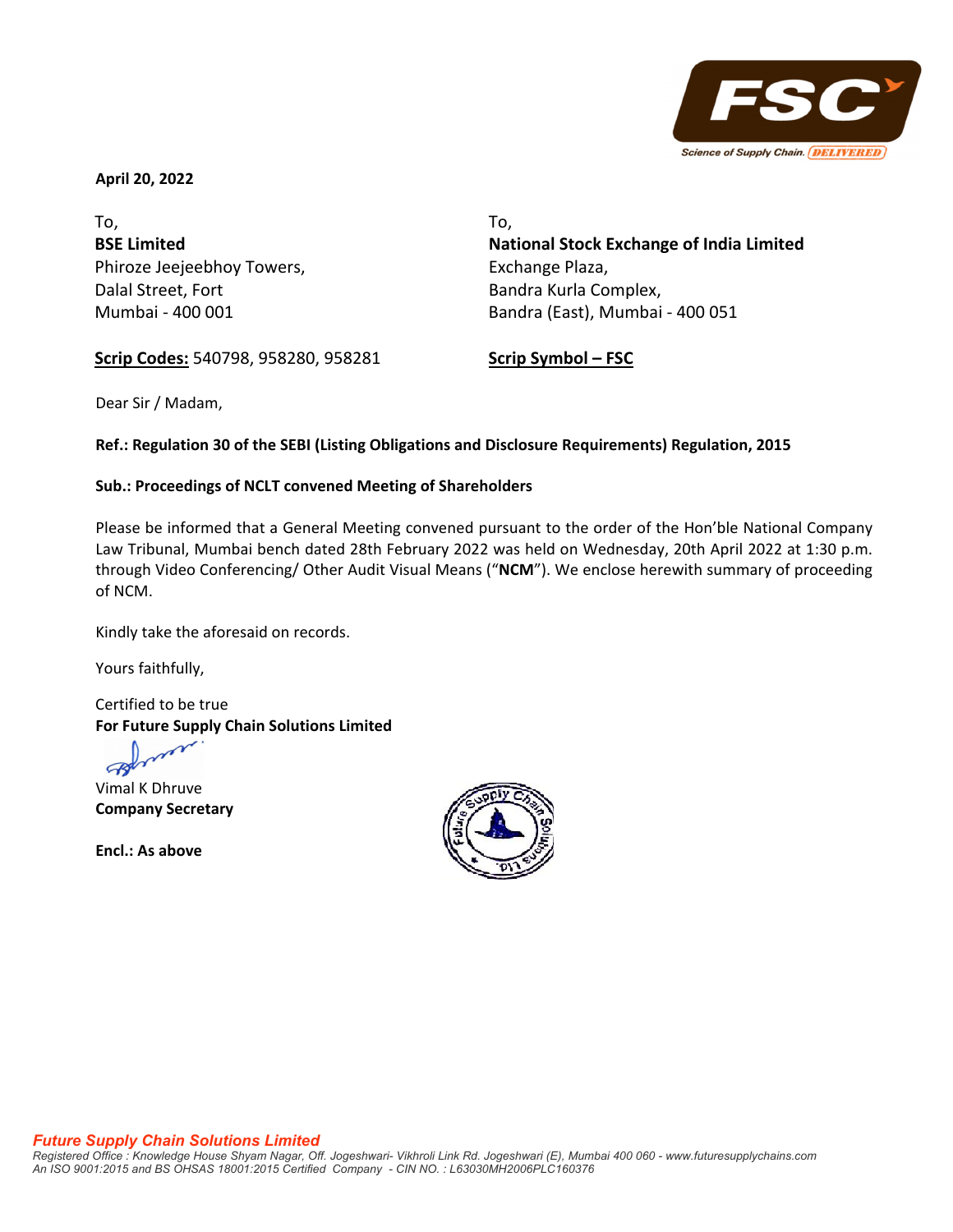

**Summary of proceedings of the Meeting of shareholders of Future Supply Chain Solutions Limited convened pursuant to the order dated 28th February 2022, passed by the Hon'ble National Company Law Tribunal, Mumbai Bench ("NCM").**

The NCLT convened Meeting of the Shareholders of Future Supply Chain Solutions Limited (the "Company") was held on Wednesday, 20th April 2022 at 1:30 pm through Video Conference (VC) / Other Audio‐Visual Means pursuant to the directions issued by the Hon'ble NCLT ("**NCM**").

The NCLT had appointed Mr. Shailesh Haribhakti as the Chairman and Mr. G N Bajpai as an Alternate Chairman under the above Order. In absence of Mr. Shailesh Haribhakti, Mr. G N Bajpai chaired the NCM and he called the NCM to order on presence of the requisite quorum.

The Chairman informed the Shareholders that the Company had provided the facility to cast their vote through Remote e-voting prior to as well as during the NCM, on the Resolution as set forth in the Addendum Notice dated 11th March 2022.

Members who were present at the NCM and had not cast their votes through Remote e‐voting earlier, were provided e-voting facility to cast their votes during the NCM. The following business was transacted at the NCM:

| Sr.          | Particulars of the proposed resolution                                                                 |
|--------------|--------------------------------------------------------------------------------------------------------|
| No.          |                                                                                                        |
| $\mathbf{1}$ | To consider and approve the proposed Composite Scheme of Arrangement between Future Consumer           |
|              | Limited ("the Transferor Company 1"), Future Lifestyle Fashions Limited ("Transferor Company 2"),      |
|              | Future Market Networks Limited ("Transferor Company 3"), Future Retail Limited ("Transferor            |
|              | Company 4"), Future Supply Chain Solutions Limited ("Transferor Company 5"), Futurebazaar India        |
|              | Limited ("Transferor Company 6"), Acute Retail Infra Private Limited ("Transferor Company 7"), Basuti  |
|              | Sales and Trading Private Limited ("Transferor Company 8"), Brattle Foods Private Limited ("Transferor |
|              | Company 9"), Chirag Operating Lease Co. Private Limited ("Transferor Company 10"), Hare Krishna        |
|              | Operating Lease Private Limited ("Transferor Company 11"), Nice Texcot Trading & Agency Private        |
|              | Limited ("Transferor Company 12"), Nishta Mall Management Company Private Limited ("Transferor         |
|              | Company 13"), Ojas Tradelease and Mall Management Private Limited ("Transferor Company 14"),           |
|              | Precision Realty Developers Private Limited ("Transferor Company 15"), Rivaaz Trade Ventures Private   |
|              | Limited ("Transferor Company 16"), Syntex Trading & Agency Private Limited ("Transferor Company        |
|              | 17"), Taquito Lease Operators Private Limited ("Transferor Company 18"), Unique Malls Private          |
|              | Limited ("Transferor Company 19") and Future Enterprises Limited ("Transferee Company" or "FEL")       |
|              | & their respective shareholders and creditors ("Part 1") And Future Enterprises Limited ("FEL") and    |
|              | Reliance Retail Ventures Limited ("RRVL") & their respective shareholders and creditors ("Part 2") And |
|              | Future Enterprises Limited ("FEL") and Reliance Retail and Fashion Lifestyle Limited ("RRVL WOS") &    |
|              | their respective shareholders and creditors ("Part 3") ("Scheme").                                     |